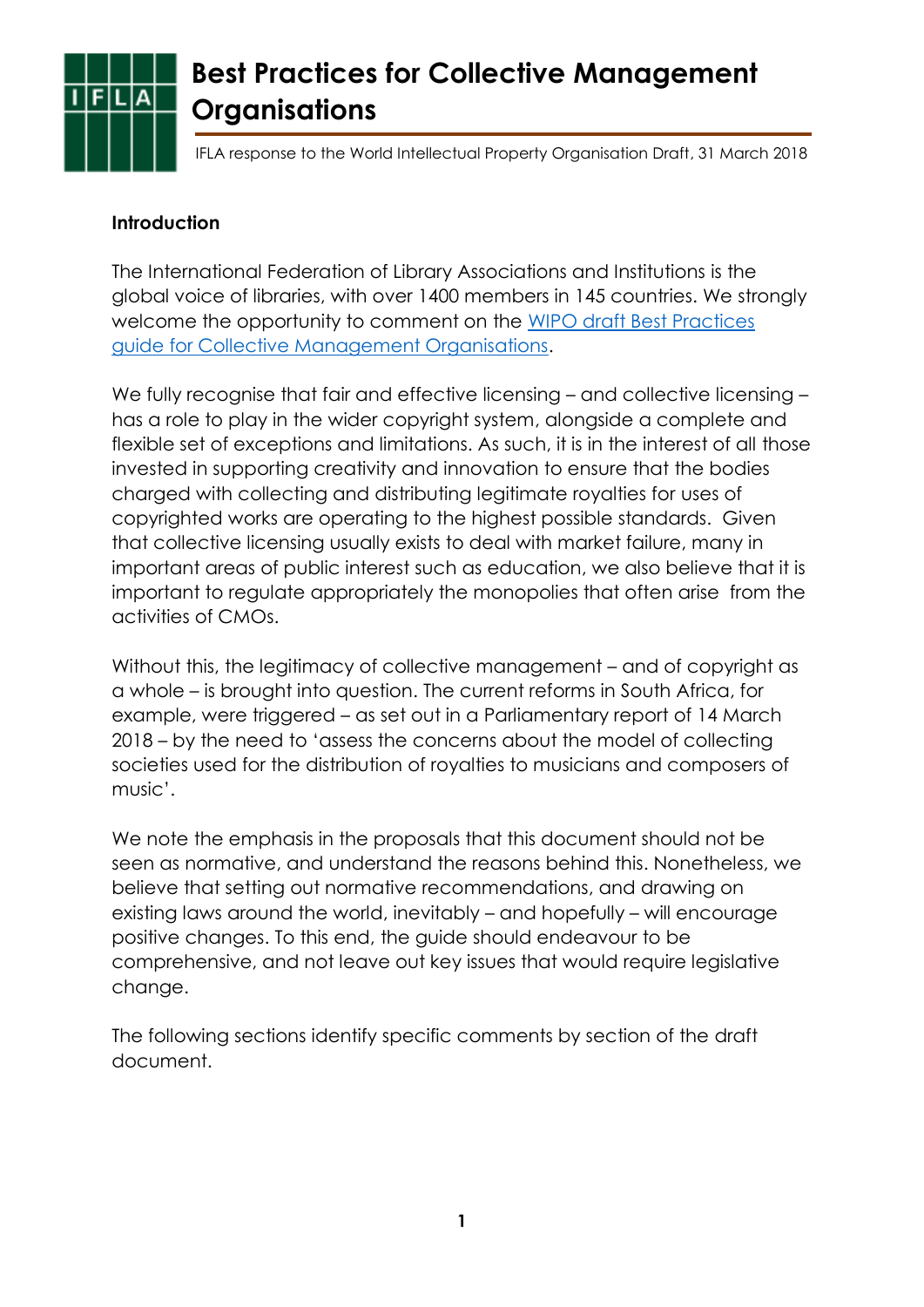# **Section 1 – Providing Information about the CMO and its Operations**

This is a very important section, given the need for rightholders and CMO customers to understand properly the actions of the collecting societies with which they must work.

We welcome point 2 (p8), which correctly emphasises that collective licensing is appropriate in certain circumstances. As the Berne Convention underlines, not all uses are suited for collective licensing – or licensing in general. The fact that there are many uses – notably those covered by exceptions and limitations to copyright – that are not suited to licensing of any sort should be made explicit.

We strongly welcome point 8 (p12), which underlines the value of transparency, notably about money paid to creators and to CMO staff. Given that CMOs are carrying out, in many cases, a public interest task, they should operate to the highest standards. Unfortunately, there is usually more focus on money collected than on money paid out.

CMOs play an important role not only in supporting creators, but also in contributing to wider society in the form of supporting businesses, broadcasters, education etc. As set out in point 7 (p9), there are situations where a CMO may choose to raise awareness. However, in line with the point made under point 57 (p43), the use of money for the purposes of lobbying in particular should be strictly controlled or outlawed. For public interest institutions such as libraries, it is regrettable when CMOs use funds collected from them to call for laws and regulations which will negatively impact their missions.

Finally, we believe that it is important to underline that CMOs should be independent of government. This would help ensure that there is no risk of the perception that the policy agenda is being driven by the interests of rightholders rather than by a concern to balance the interests of rightholders and users. This independence should, similarly, be made clear in the day-today operations of both CMOs and government.

#### **Section 6 – CMO Relationships with Users**

As a general point, we need to make a clear distinction between customers – or licensees – and users. In the case of educational settings, the library itself is the licensee, but it is their users who make use of licensed works. For the sake of clarity, we suggest renaming this section 'CMO Relationships with Licensees'.